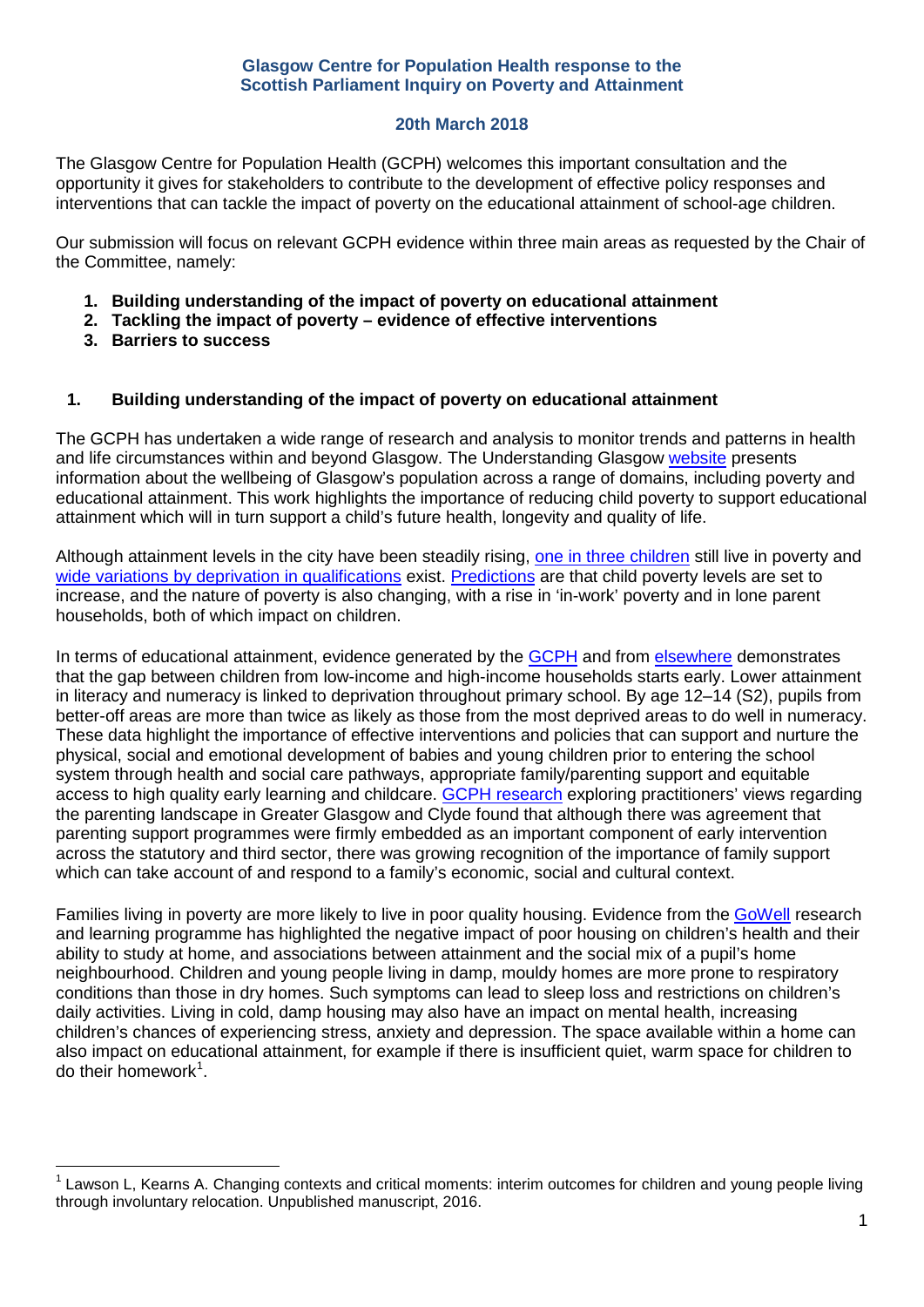## **2. Tackling the impact of poverty - evidence of effective interventions**

The [Healthier, Wealthier Children](http://www.gcph.co.uk/work_themes/theme_3_poverty_disadvantage_and_the_economy/action_on_poverty/healthier_wealthier_child) (HWC) project is an example of an effective early intervention and NHS partnership approach to maximise income for pregnant woman and families experiencing, or at risk of, child poverty. Between 2010 and 2017, the HWC project developed referral pathways between the early years health service and money advice services for pregnant women and families with young children who were experiencing or at risk of child poverty. Early years health staff and welfare advice staff working across Greater Glasgow and Clyde achieved 15,238 HWC advice referrals that led to families receiving £17.6 million gains, as a result. Evaluation learning showed that many were unaware of their rights to entitled financial support.

Lone parents were key beneficiaries of HWC and represent 4-out-of-10 families with children in Glasgow, the highest Scottish local authority rate and expected to rise over the next 20 years. Many lone parent families experience health, social and economic inequalities that can influence their children's educational attainment. From 2013 onwards, the GCPH developed strong partnership links to create various [learning](http://www.gcph.co.uk/work_themes/theme_3_poverty_disadvantage_and_the_economy/family_and_child_poverty/lone_parent_famili)  [outputs](http://www.gcph.co.uk/work_themes/theme_3_poverty_disadvantage_and_the_economy/family_and_child_poverty/lone_parent_famili) to help tackle these inequalities. In 2014, the [Glasgow Lone Parent Project](http://www.gcph.co.uk/publications/751_evaluation_of_the_glasgow_lone_parent_project_final_report) was set up to improve the way mainstream services support parents. Key successes and outcomes that the project contributed to included low-income families automatically receiving a school clothing grant, instead of having to apply, tackling stigma and ensuring parents' voices influenced work, such as the review of Lifelong Learning undertaken by Glasgow Life.

The [Building Connections](http://www.gcph.co.uk/publications/745_building_connections_co-locating_advice_services_in_gps_and_job_centres) programme run by the GCPH and the Joseph Rowntree Foundation is a more recent example of an effective intervention to tackle the impact of poverty. The programme built on approaches to delivering advice services in two general practices and two job centres in north east Glasgow. The services included: financial and debt advice; mental health and addictions support; social security advice; and modern apprenticeship schemes for ethnic minority communities, with the main focus of the programme to improve social and economic outcomes for people living in deprived communities. Nearly £1 million worth of financial gain has been secured through supporting people to access social security payments and £213,000 of debt was identified. This programme has led to a commitment by the [Scottish Government](http://www.parliament.scot/parliamentarybusiness/28877.aspx?SearchType=Advance&ReferenceNumbers=S5O-01818&ResultsPerPage=10) to co-locate the Social Security's local services with other advice organisations

The [Cost of the School Day](http://www.cpag.org.uk/cost-school-day) (CSD) and [Cost of the School Holidays](http://www.cpag.org.uk/sites/default/files/CPAG-Scot-Cost-School-Holidays-full%20report.pdf) (CSH), both led by Child Poverty Action Group (Scotland), are two educational projects that the GCPH has supported from the outset. CSD involved children, parents and staff identifying cost barriers and taking practical steps to remove them, such as improving communication with parents about financial support, making approaches to lending resources consistent, starting homework clubs with computer access and removing the need for expensive badged sweatshirts. CSD has been extended beyond Glasgow and is a recommended intervention in the Pupil Equity Fund national guidance. The CSH study also showed that school holidays can be difficult for low-income families and may lead to the attainment gap being widened. High quality summer programmes, providing reliable and flexible childcare – particularly for lone parents and those with older children – and preventing holiday malnourishment, especially among children normally receiving free school meals, could help narrow the gap. It is worth noting that North Lanarkshire council has announced that it plans to address holiday hunger through the ["Food 365" programme.](https://www.northlanarkshire.gov.uk/index.aspx?articleid=33542)

Achievement covers learning in other areas outside school, and in the variety of activities children and young people are involved in. Through these activities, they develop important skills for learning, skills for life and skills for work that can be of real value to them as they grow up. We therefore welcome the Scottish Government's recognition of the importance placed on learning from activities outside the classroom. Since 2013, the GCPH has been leading the evaluation of [Sistema Scotland's Big Noise programme.](http://www.gcph.co.uk/assets/0000/4326/Evaluating_Sistema_Scotland_FINAL.pdf) The programme uses music-making to foster confidence, discipline, teamwork, pride and aspiration in the children taking part, their families and across their wider community. There is early evidence of improvement in academic-related skills and behaviours and performance in the school setting. The [GCPH](http://www.gcph.co.uk/publications/718_clyde-sider_applicant_journeys_findings_from_a_two-year_follow-up_survey)  [survey of the Glasgow 2014 Commonwealth Games clyde-sider volunteer programme](http://www.gcph.co.uk/publications/718_clyde-sider_applicant_journeys_findings_from_a_two-year_follow-up_survey) also showed that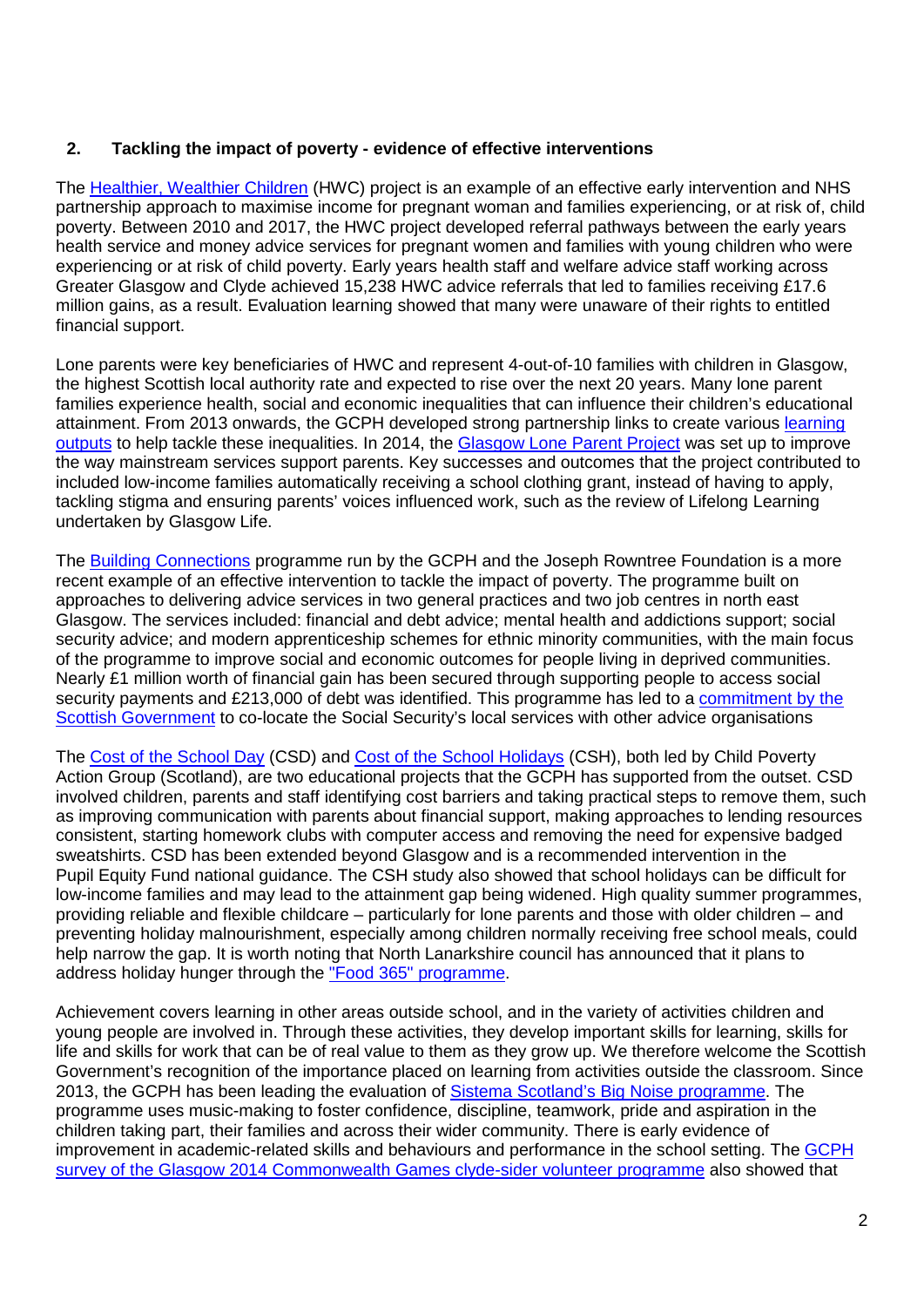those aged 16-24 were more likely than older volunteers (25+) to report positive skill-based outcomes after participating, including skills such as communication, organisation and problem solving.

The [Children's Neighbourhood Scotland project,](https://childrensneighbourhoodsscotland.com/) currently being developed in Bridgeton and Dalmarnock, is a distinctive place-based approach to improving outcomes for all children and young people in neighbourhoods with high levels of poverty, based on experience and practice internationally<sup>[2](#page-2-0)</sup>. It aims to place a clear area-wide strategic focus on joining up efforts across services and sectors to ensure better co-ordination, integration of local support systems and a coherent set of networks for children and families and the communities in which they live.

## **3. Barriers to success**

A [GCPH review of evidence](http://www.gcph.co.uk/assets/0000/5914/Health_and_Early_Years_web.pdf) on early years, children and young people demonstrates that parental life circumstances and socioeconomic contexts have a fundamental bearing on the early years and children's outcomes. These factors are also critically related to parents' health and wellbeing, which in turn impact on early years and childhood outcomes. Hence, the health and wellbeing of children cannot be addressed in isolation from the health and wellbeing of parents. Recognising the excess ill-health experienced by young working-age adults in Scotland documented by **GCPH** data analysis, there is a particular need for services and approaches to be inter-generational, affecting parents/carers as well as children, to reduce the intergenerational transmission of disadvantage. In particular, it is important to support lone mothers since they are more likely to report poor mental health or physical health, than mothers who have partners.

In relation to the health and wellbeing of young people themselves, a [recent GCPH study](http://www.gcph.co.uk/publications/721_young_carers_in_glasgow_health_wellbeing_and_future_expectations) found that almost 1-in-8 secondary pupils in Glasgow reported providing care, with a third of these stating that no one knew about it. More likely to receive free school meals, live with a lone parent, young carers reported poorer health than non-carers, particularly when caring for someone with mental health or addictions issues. They were also less likely to see themselves entering further or higher education, even when important background factors were taking into account. Local authority and health board requirement to provide a 'Young Carer Statement' could be an important platform to address this particular attainment challenge of ensuring that all school pupils identified as providing care are offered timely and appropriate support to realise their full potential.

[Exposure to adverse childhood experiences](http://www.gcph.co.uk/events/166) (ACEs) represents a direct threat to children and young people's health and wellbeing, attainment and ability to lead a fulfilled adult life. ACEs refer to stressful events occurring in childhood such as abuse, neglect, family conflict, parental drug or alcohol addiction. ACEs can create dangerous levels of stress and derail healthy brain development, which can result in longterm effects on learning, behaviour and health. There is a connection between child poverty, family stress and the likelihood of children experiencing ACEs. There is also clear evidence that family stress is being exacerbated by austerity and welfare reform. We support the Scottish Government commitment to tackling ACEs in the current [Programme for Government](http://www.gov.scot/Publications/2017/09/8468/9) and through the [Justice Strategy.](http://www.gov.scot/Resource/0052/00522274.pdf) As a member of the national ACEs [advisory hub,](http://www.healthscotland.scot/population-groups/children/adverse-childhood-experiences) the GCPH has contributed to the publication of [guidance for education](http://www.healthscotland.scot/media/1517/tackling-the-attainment-gap-by-preventing-and-responding-to-adverse-childhood-experiences.pdf)  [colleagues](http://www.healthscotland.scot/media/1517/tackling-the-attainment-gap-by-preventing-and-responding-to-adverse-childhood-experiences.pdf) on the use of the Pupil Equity Fund to tackle the attainment gap – this guidance sets out a range of practical approaches and actions that will help support children and mitigate some of the effects that ACEs may have on their learning and development.

The GCPH is the lead evaluation partner in a three-year project, [Childcare and Nurture in Glasgow East](http://change-childcare.org/)  [\(CHANGE\)](http://change-childcare.org/) which aims to establish improved, affordable and sustainable childcare in three Glasgow East communities. Our emerging findings based on surveys, interviews and focus groups with parents/carers and professionals indicate that barriers to accessing childcare include: a lack of information of available childcare; flexibility; affordability; availability; and provision for children with additional support needs. We welcome the commitment by the Scottish Government to increase free access to early learning and childcare but highlight the importance of affordable provision that provides the flexibility and accessibility that parents and families need if they are to be able to take advantage of the childcare offer in their neighbourhood.

<span id="page-2-0"></span><sup>2</sup> [Henig et al., \(2015\) Putting collective impact in context EPSA: Columbia University](http://www.wallacefoundation.org/knowledge-center/Documents/Putting-Collective-Impact-Into-Context.pdf)